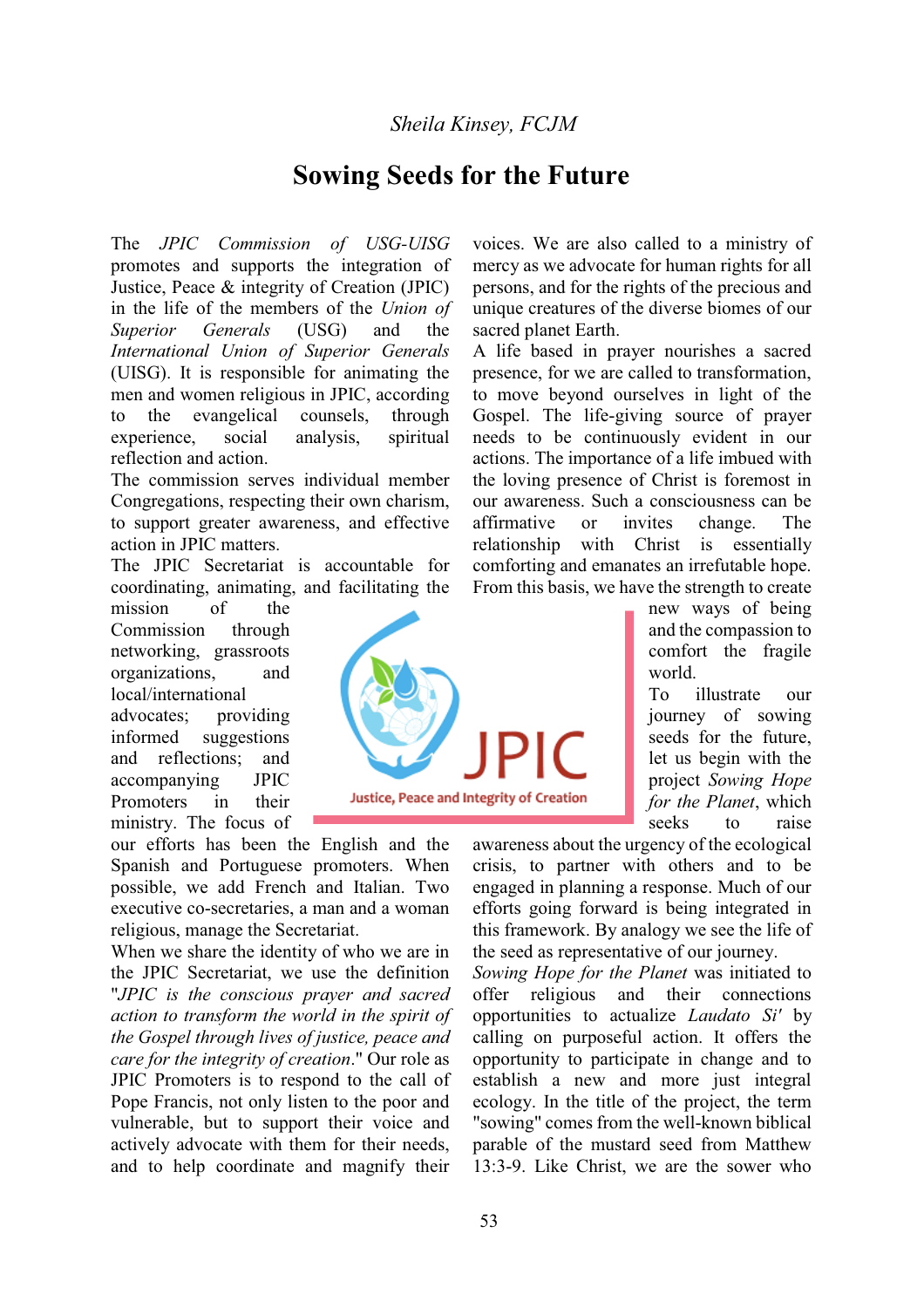spreads seeds of hope and love. And also, like Christ, we are the seeds being sown, so that we may flower in diverse soils.

*A sower went out to sow. And as he sowed, some seeds fell on the path, and the birds came and ate them up. Other seeds fell on rocky ground where they did not have much soil, and they sprang up quickly, since they had no depth of soil, but when the sun rose, they were scorched and since they had no root, they withered away. Other seeds fell among thorns, and the thorns grew up and chocked them. Other seeds fell on good soil and brought forth grain, some a hundredfold, some sixty, some thirty. Let anyone with ears listen.* (Luke 8:5-15)

The small and humble seed of the mustard plant can grow into a vigorous tree that becomes an integral member of its ecosystem. Its seeds are some of the smallest of the ancient crops grown in the time of Jesus, but it was grown in every garden. It produces oxygen, absorbs carbon dioxide and helps regulate the water cycle. It provides shelter and nourishment to other creatures. It has also been an important agricultural crop for millennia, providing both food and medicine to people, especially the impoverished, since mustard is easy and inexpensive to grow. The simple mustard plant shows great things can grow from the smallest of beginnings.

We have a task to sow seeds of hope. In the modern world, we are challenged by distractions and misinformation. Our stories are taken out of context and cease to have true meaning. It is imperative that we discern what is true from what is fearfully imagined. We must be honest with ourselves and with others, so the seeds of inspiration will have the best soil to flourish.

In the right soil, the tiny mustard seed grows into a tree, but mustard is a resilient plant which can flourish in a variety of poor soils and once established, it is hard to eradicate. Just like the mustard, the ideas of *Laudato Si'* must be scattered everywhere. Education and inspiration are of paramount importance, we can spread these critical ideas so that they might flower in the hearts, minds and souls of as many people as possible. For these great trees to grow, as many people as possible must be made aware of the dire problems we and our Sister, Mother Earth are facing. For real change to occur, all people must be involved, rich and poor, north and south, young and old. And once these ideas are spread and take root, it will be difficult to suppress as people become aware that a better way is possible and achievable.

*For this reason, it is truly noble to place our hope in the hidden power of the seeds of goodness we sow, and thus to initiate processes whose fruits will be reaped by others.* (FT 196)

Some seeds may be welcomed but not given much thought and so in a short time nothing more happens. Other seeds can be choked by so many cares in the world that they do not receive the light to grow into a viable way of life. But the tiny seeds of the mustard are numerous, and a few seeds open to the movement of the spirit will become fruitful and bear an abundance of receptivity.

*In the dynamics of history, and in the diversity of ethnic groups, societies and cultures, we see the seeds of a vocation to form a community composed of brothers and sisters zhowboaccept and care for one another*". (2014) World Day of Peace; as quoted in FT 96)

The mustard also teaches us that diversity can arise from potential. The mustard is the ancestor to many modern plants that provide nourishment to many peoples - broccoli and bok choy are both descendants of the humble mustard. This plant is an inspiration to us as we follow the ideals of *Laudato Si'* which can bear new fruit to meet the challenges we face. As we take this message to heart, to be sowers of hope, we know that we face the same challenges within ourselves as are projected onto others. If we are to become sowers of hope, we must believe in what we are doing and demonstrate actions that say that we are certainly trustworthy.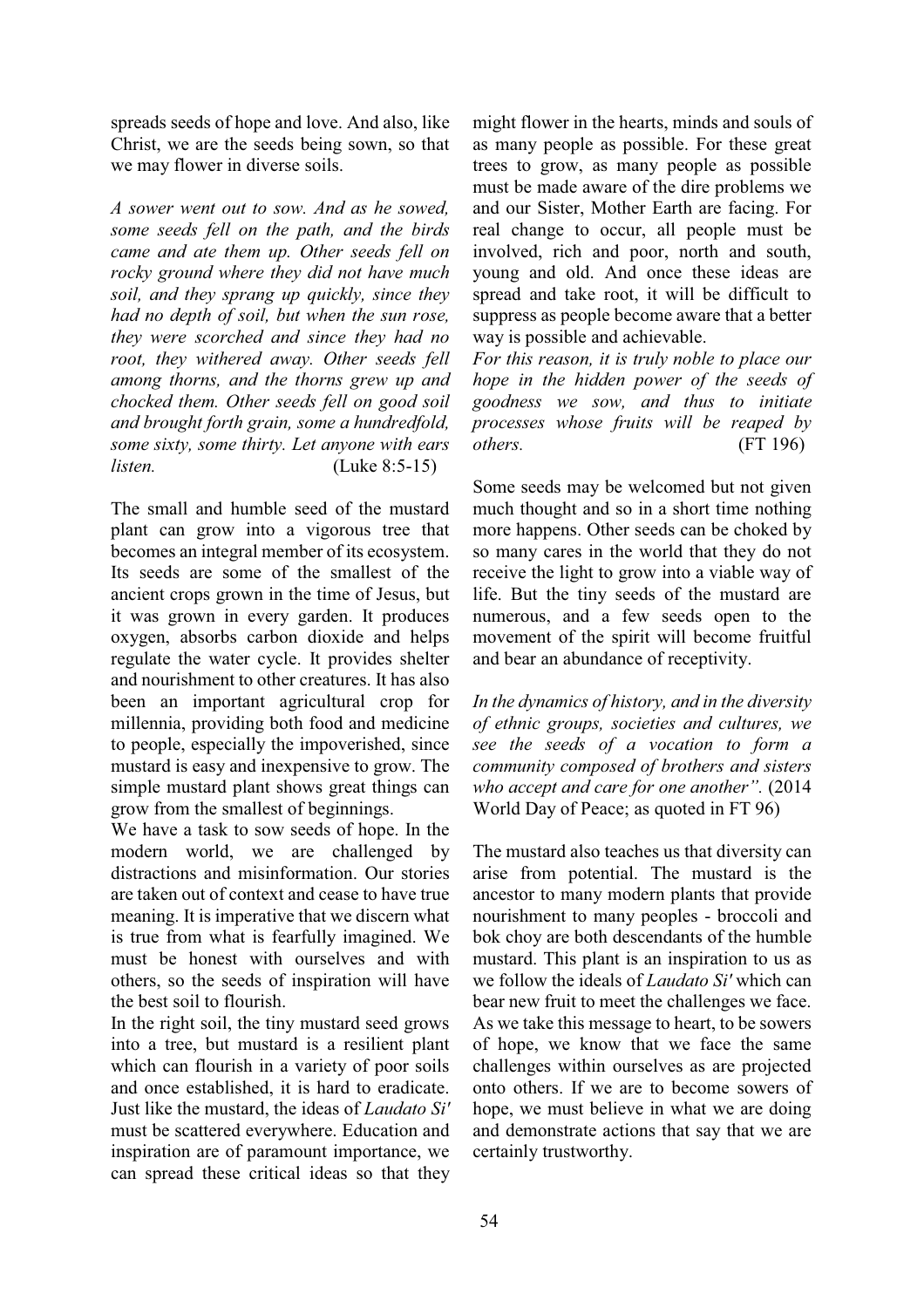The great tree shelters all people and creatures of our precious planet. Like a tree, the Church can shelter and provide education, spreading these vital ideas. The Mother Earth is also a great tree that sustains and supports the diverse biomes and unique biodiversity of this world. The tree which supports us must also be tended and protected.

*a<sub>1</sub>The kingdom of God is like a grain of mustard seed which a man took and sowed in his field; it is the smallest of all seeds, but <u><i>Rance it has grown, it is the greatest of plants*"</u> (Mt 13:31-32; as quoted in LS 97)



 **(https://www.crossroadsinitiative.com/)**

We continue our growth stimulated with the partnerships with the *Dicastery for Promoting Integral Human Development* and the *Global Catholic Climate Movement*. In our response to the call from Pope Francis to live the reality of *Laudato Si'* we realize: "Interdependence *obliges us to think of one world with a common plan.*" (LS 164). This way of engaging *Laudato Si'* unifies and develops work of the JPIC Secretariat. With the special observance of the anniversary year of *Laudato Si'*, this work has been accentuated and intensified.

*³Christians, all the creatures of the material universe find their true meaning in the incarnate Word for the Son of God has incorporated in his person part of the material world, planting in it a seed of definitive transformation.*" (LS 235)

We continue to be inspired by the *Vision Statement of UISG* which moves us forward in a spirit of transformation with these words change the world.

#### **Vision Statement of UISG**

*We commit ourselves to both personal And communal conversion and We wish to move forward together In an orchestrated and coordinated response In listening to the cry of the Earth And the cry of the Poor As we go forth as instruments of hope In the heart of the world.* 

This statement was accepted by acclamation at the 2019 UISG Plenary Session. In February 2021 the Executive Council of USG expressed its support for the *Laudato Si' Action Platform* (LSAP) and encouraged all USG member congregations to join forces in a coordinated manner to face this important challenge. The members were also encouraged to coordinate their congregational efforts with *Sowing Hope for the Planet*. It is important to see how working together creates an important dynamic for what we are doing. This serves as a guiding way for our movement with the LSAP.

The work of the *Sowing Hope for the Planet*  has developed into this platform and provides the strategic planning for the realization of *Laudato Si'.* Sowing Hope for the Planet is a means of coordination both groups.

The *Laudato Si' Action Platform* provides a framework for responding to the urgency of the ecological crisis, enables like-minded partnerships and provides critical planning. We are in the process of creating a tipping point for positive change to the system. We need to be able to do this together.

The overall framework of our work with the LSAP is intended to affirm what has already been done by many congregations and to be flexible. It is in 3 parts: public commitment, making the transition to integral ecology and journeying together.

Congregations are encouraged to develop their commitments based on their charisms and to think in terms of their transition to an integral ecology within 7 years. They are asked to raise their prophetic voice and communicate the commitment to the public and be accountable to the public with regular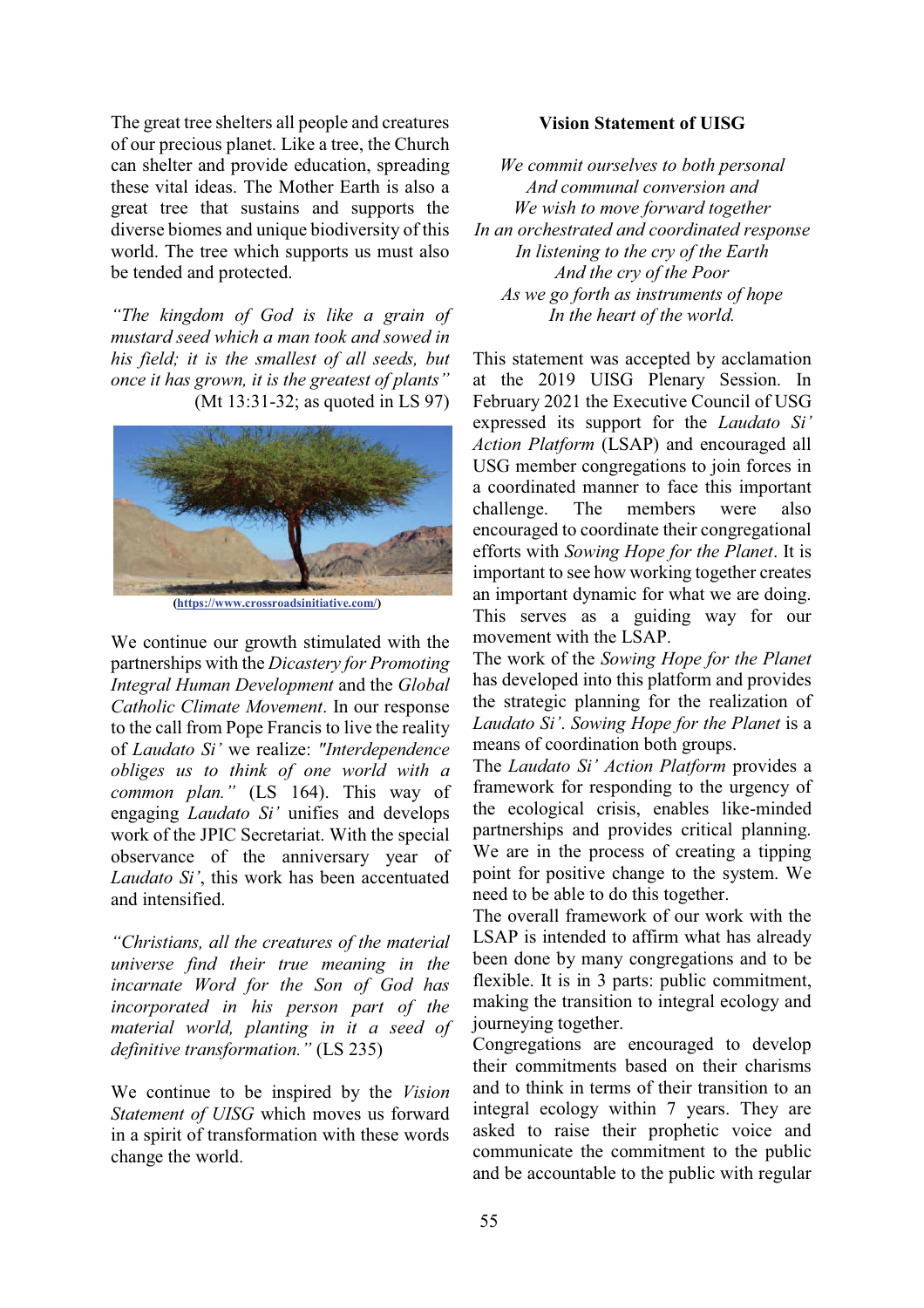reports. Along the way, they are encouraged to find ways to celebrate.

In making the transition to integral ecology they are assess their situation in relation to the *Laudato Si' Goals*. With an integrated approach we are attending to the goals of *Laudato Si'*, which are contributing to the critical mass necessary to make a difference. The heart of the LSAP is the seven goals of cry of the Earth, cry of the poor, ecological economics, adoption of sustainable lifestyles, ecological spirituality, ecological education, and community engagement and participatory action. All are interconnected and integral to a sustainable ecology. Members are asked to embed the plan for transition into a community project cycle. Yearly evaluations of the journey will keep track of the progress against set indicators. These goals are steps to help create a just, sustainable and possible future, for all who share this planet, our Sister, Mother Earth.

Finally, the journeying together includes advocacy in global campaigns for integral ecology. Participants are encouraged to join the efforts with a Constellation and to link to the LSAP as well as partner with other communities as in a North / South collaboration.

## **JPIC Secretariat Services**

This frame of reference of the LSAP and the *Pastoral Plan* provides the JPIC approach to involvement with the many issues to which we devote our cause. Since everything is interconnected, it is important to strengthen these efforts and not fragment or isolate our experiences.

We take inspiration from Micah 6:8 "to live justly, to love tenderly and to walk humbly with God" in how we live our evangelical counsels. Through poverty we live justly consuming only what is necessary and seek to share the benefits of our resources with everyone, though chastity we find ways to reach out to those in need of love, especially the marginalized and in obedience we walk humbly, listening to the voice of our God.

The engagement in JPIC concerns is characterized by SEE, JUDGE and ACT, an established methodology used in promoting JPIC efforts. As Christians we realize that, we are *to see with the eyes of Christ, to judge with his compassionate heart, and to act with the transforming strength of this relationship.*

With this method in mind, the function of the JPIC Secretariat is to analyze issues and challenges confronting the world, provide resources and materials on critical subjects and create opportunities for formation and advocacy. Another important function is to provide a platform for religious congregations and their connections with laypeople to promote dialogue and solidarity.

Promoting the ideas of *Laudato Si'* facilitates sharing among the generalates and aids and support for their mutual projects. Networking is an important aspect of our work as we create space for religious organizations, nongovernmental organizations and other groups to come together. We also support advocacy and corporate action by the USG/UISG and individual member institutions.

Last December, The JPIC Formation Workshop was presented with over 150 committed and enthusiastic participants who engaged in the five-day workshop "*Engaging Laudato Si*". The workshop featured the work of 22 presenters. Each day featured discussion themes such as integral ecology, religious life, ministry, encounter and dialogue. The methodology of See (Assess) - Judge (Discern) - Act (Transform) was woven throughout. Catholic social teachings were highlighted in *Laudato Si'*, *Fratelli Tutti* and other church documents. The important work with the *Dicastery for Promoting Integral Human Development* and the *United Nations* was also interconnected. The participants were challenged with developing an action plan. The plans were shared in a webinar on March 10 which was open for others to gain valuable insights. The upcoming December 2021 will continue online and focus on *Laudato Si'* and the 50<sup>th</sup> anniversary of the synodal document *Justice in the World*.

We have begun a series related to nonviolence. The recent one, *Building Bridges & Reconciliation Workshop* involved participants who have taken the call from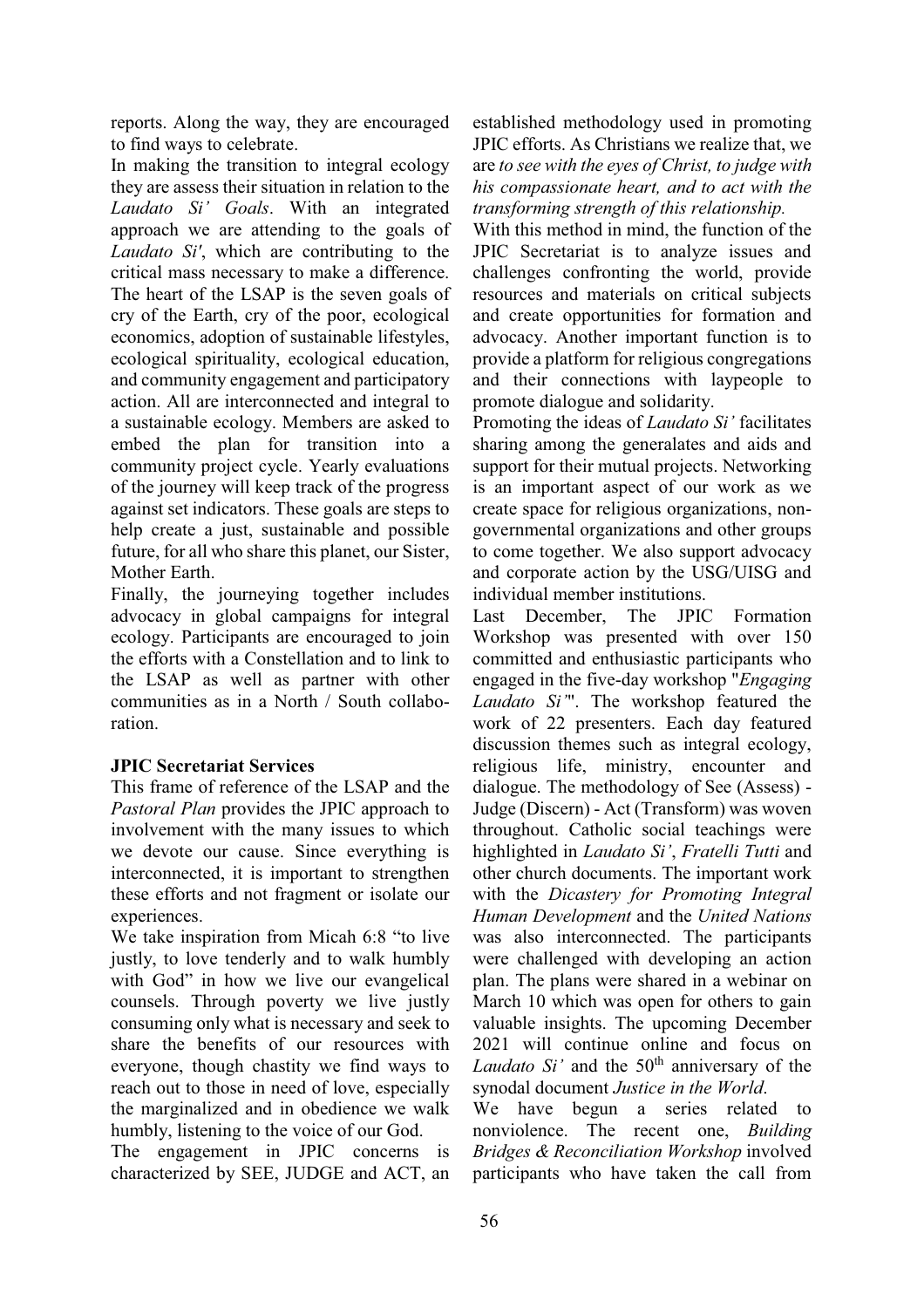Pope Francis in *Fratelli Tutti* to engage in dialogue and reconciliation. "As religious *leaders, we are called to be true 'people of dialogue', to cooperate in building peace not as intermediaries but as authentic mediators.*" (FT 284). This series was developed from the insights and experiences of JPIC Promoters in response to their reflective reading of the encyclical. The series addressed main themes regarding encounter and dialogue in Catholic educational institutions, creative initiatives, nonviolent conflict resolutions, families, communities, and men-women collaborative relationships. This was a collaboration with the *Catholic Nonviolence Initiative*, a project of *Pax Christi International*.

Through social media with various of our programs, we have worked towards a balance of sharing the work of the religious in various countries, in diverse ministries, and in different stages of developments. We included information about major events, international experiences such as the *Conference of the Partners* (COP), *Synod on the Amazon*, and *World Earth Day*. Honoring the guidance from *Laudato Si'*, the process was recognizing the work of the religious, "*to grow in solidarity, responsibility and compassionate care.*" (LS 210)

The initiative of *Sowing Hope for the Planet* has led to the development of an interactive project to help our religious to be engaged in different experiences around the globe and so to determine what is possible for them to do. For example, with "Realizing the Vision of *Laudato Si*" we visited the UISG Middle East Constellation which featured recent developments from Lebanon, Israel, Egypt and Iraq with an inspiring and informative presentation of their congregation's actions in Lebanon. They have been active in many projects including education, reforestation and agriculture, aiding the poor and promoting the ideas of *Laudato Si'*. The webinar concluded with a beautiful video sung by local children. It was truly amazing and inspiring to see the seeds of hope sown in that country, especially in light of the tragedy in Beirut. It was beautiful to witness the vital

signs of life in this country of rich heritage. The videos of the event is available on the Planet Hope YouTube Channel.

Another webinar, "*Do Something*" October 22, 2020, acknowledged that the ecological crisis was a moral crisis. Various congregations shared their efforts to organize their work with their congregations building on the need to address consumerism and offer educational opportunities that made a difference in our care of the planet.

In other ways, an event for the Africa West C7 Constellation was well received, especially for the Francophone members who have been requesting more materials. An engaging presentation was given which described their work to create networks in the field of education, orphanages, boarding schools and health. For the education network they offered a training session for educators on nonviolence and an action on the environment in 2019 in Abidjan.

In another collaborative session, sisters from France presented their Congregations commitment to *Laudato Si'* ideals by socially responsible investing, ecological initiatives such as a gardening projects to grow vegetables, yogurt, raising ecological awareness in schools to reduce waste, support climate activism, cleaning plastic garbage from the environment and recycling.

*A Worldwide Prayer and Sacred Action* event that involve constellations from Africa South, Asia Pacific, South Asia, Rome, Africa West, Brazil, Mexico and the USA. With the Season of Creation theme "The Jubilee for the Earth" we prayerfully visited eight of our constellations and affirmed the sacred actions taking place in these countries. Entering into their reality, we listened to the cries of Earth and the poor. Opportunities were given for the participants to send personal prayers and bless each constellation. Many experiences were shared in different contexts: migration, importance of clean and healthy environments and ways to minimize pollution, and the vulnerable being trafficked. We also saw the efforts of each constellation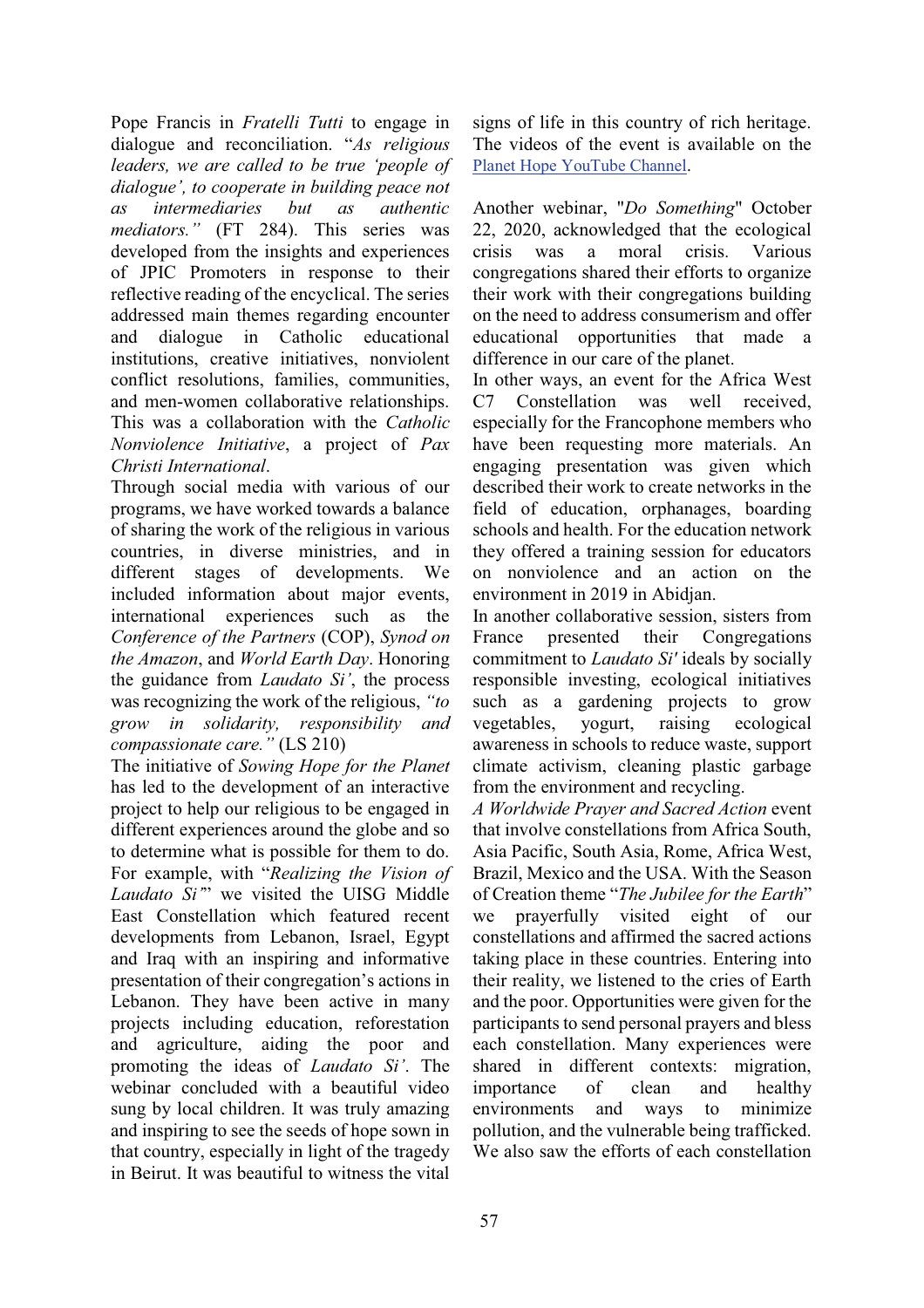struggling to maintain the unique beauty of each area.

Due to our fruitfulness—the experience and growth of this project *Sowing Hope for the Planet* — we have made several contributions in the development of the *Laudato Si' Action Platform* of the *Dicastery for Promoting Integral Human Development*. In this way, we continue to raise our prophetic voice in the church and the world. Many men and women religious are already making an impact with this is a platform opportunity to systematize and organize our efforts. The process of our involvement respects different starting points, various situations, and the unique charisms and methodologies of the congregations. In fact, the way the congregations may organize themselves and develop their commitment to integral ecology may be very diverse.

We have been active members of the *Laudato Si' Steering Board* and of the *Integral Ecology Task Force* of the *COVID Commission*. We have made important contributions to significant areas of discussion "Diagnosis of the Roots of the Crisis of Ecology", "Ecological Conversion in Action", "The two Pillars of Education and Spirituality Influence Finance", "Integral Ecology  $\&$  the Voices of the Vulnerable". "Integral Ecology and Mining", and "Plastic Waste and COVID". Catechetical Contributions related to solidarity and the common destination of goods. The March paper considered bio-diversity.

There are JPIC Promoter working groups such as the African Working Group which hosted a webinar to raise awareness of the importance of advocacy work in Africa. The webinar in English with French translation was very well attended by JPIC coordinators in Rome and in Africa. AEFJN is a faith based international network dedicated to economic justice between the European Union and Africa South of Sahara through advocacy. Many religious congregations are members of AEFJN and they network through their communities and join with other civil society groups to advocate for a respectful compassionate world. The network also lobbies decision makers at the national level,

helping Africans be the main advocates for economic justice.

Another promoter session discussed the practical use of the Pastoral Cycle. The purpose was to focus on social analysis of the misuse of plastics, using the methodology: See (Assess), Judge (Discern), Act (Transformation). The participants were engaged in a step-by-step guide that explains both the transformative dynamics involved and the practical tools of facilitation. This included pastoral guidance for social transformation working with grassroots groups and communities.

Other sessions have focused on the reflections of the Vatican documents for *World Day of Peace*, *Refugees and Migrants*, *Fratelli Tutti* and *Laudato Si'.* 

The JPIC Commission supports two websites, jpicroma.org - sowinghopefortheplanet.org, which provide many resources for JPIC promoters, religious and laypersons. The JPIC Roma website is in English and Spanish. JPIC Roma publishes a News brief which provides more in-depth reflection and analysis of timely events and includes some practical tools for JPIC Promoters to use for their own presentations.

The *Sowing Hope for the Planet* website provides current events and news for advocates, along with resources that may be posted by participants who have contributed much of their work to realizing *Laudato Si'* goals. The website is posted in English, Italian, French, Spanish, Portuguese and German. Resource areas include *Laudato Si' Action Plans*, Season of Creation, water, refugees & migration, the Amazon and sustainability among many others. The website also features a map tool of the Constellations, their responses to the Plenary on the needs of their countries and the commitments they have made to address those needs. *Sowing Hope for the Planet* also hosts a regular Newsletter with updates with what is happening in advocacy regarding Rome and the world. Additionally, we have a YouTube channel, https://www.youtube. com/c/PlanetHope , which provides access to recorded webinars and resource videos and a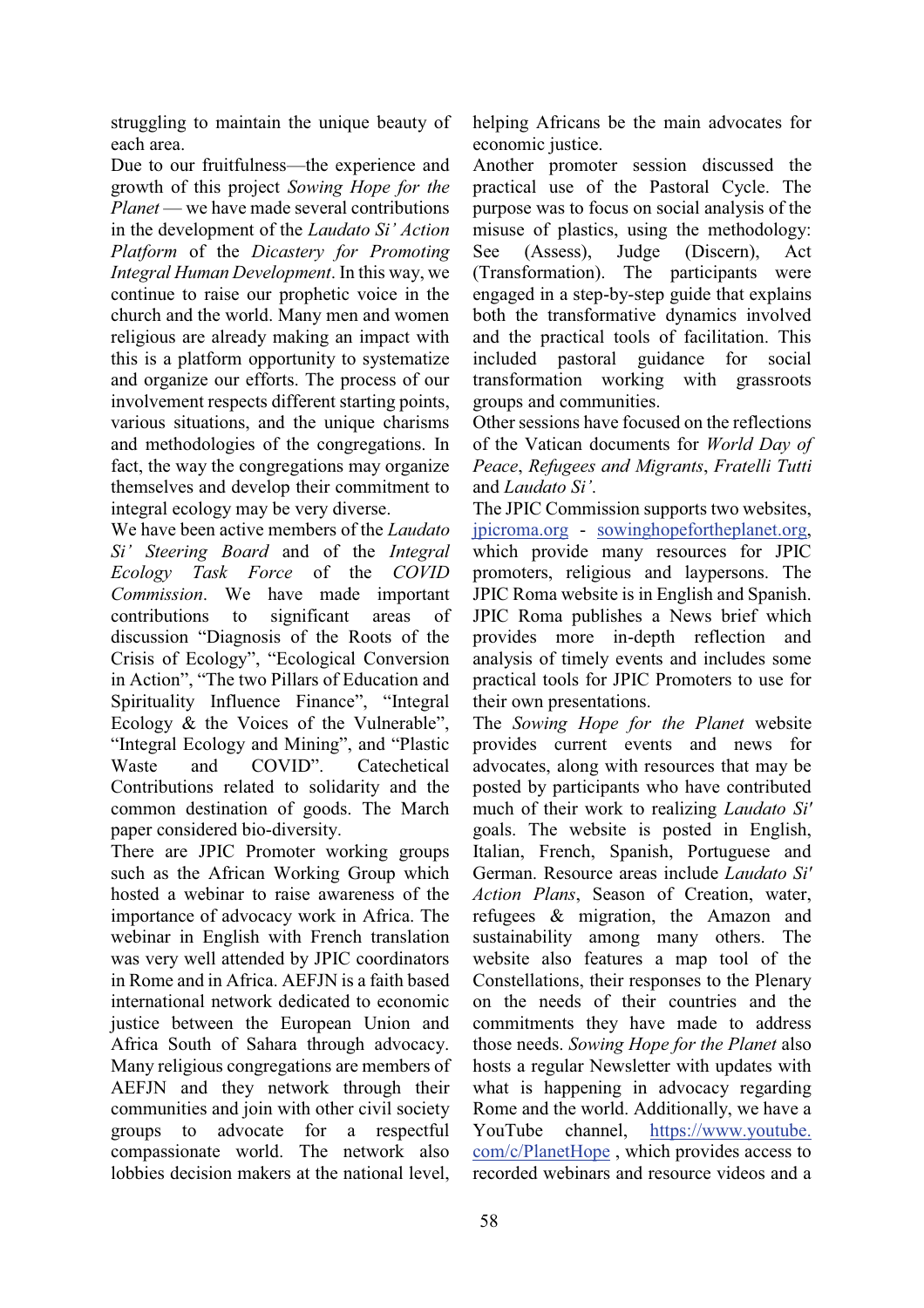Facebook page, https://www.facebook.com/ sowinghopefortheplanet/ which provides a public space for outreach and networking.

The JPIC Secretariat has begun to use an educational platform for hosting its interactive sessions for its courses: the JPIC Formation Workshop, Building Bridges and Reconciliation and the Laudato Si' for Promoters. This provides more privacy for materials and participants who join our programs and help us to connect to one another. Connections and dialogue are facilitated in the Discussion section, where experiences and contact information can be shared in such a way as to invite conversation and facilitate the exchange of ideas and information. The platform also offers us a dedicated way to organize our resources in an easily accessible format. Resources can include written documents as well as videos. We can also offer resources in multiple languages to continue our commitment to inclusivity. This new platform is an exciting opportunity to share access to important and relevant information. It allows us to schedule and organize programs and meetings as needed to further develop resources. We can provide a space for participants to network, share, dialogue and form communities around their mutual ideas.

### **Efforts for the Future**

In working towards the future, we attend to the pastoral plan of Pope Francis, established by *four principles* in *Evangelii Gaudium*:

- **1.** "time is greater than space",
- **2.** "unity prevails over conflict".

### **3.** "reality is more important than ideas", **4.** "the whole is better than the part".

In the first principle of "time is greater than space" we state that continuity is built into our experiences and that we have the intention of ongoing growth and development. By bringing together persons who share our common vision for the well-being of all creation, we can strive to find ways to responsibly promote a new reality.

In the second, "Unity prevails over conflict", we feel that by grounding our strengths for social concerns and our caring religious traditions with expert analysis, we can unify our efforts to work together for the good of all humanity. It encourages us to look for ways to broaden our concerns and seek areas for interconnection.

With "reality is more important than ideas", we share our journeys with people who suffer deprivation of basic human rights-food, water, health, work, and the destruction of our planet—we are carefully addressing these experiences so that we can determine ways we can make a difference in our world. We explore in a deeper way the root causes of the pain. We ask difficult questions from a broader and more comprehensive perspective, not only why are people poor, but why are people rich? As religious, we can ask these questions with our members.

"The whole is better than the part" shows that in this process, we do not want to leave anyone behind in our work. Thus, the multicultural experience highlights the gifts shared by many countries. We are building a sustainable road map, honoring clear commitments and plans to develop an integrated and sustainable ecology. These support us with hope as we respond to Pope Francis's words:

*ii* What we need, then is to give priority to actions *which generate new processes in society and engage other persons and groups who can develop them to the point where they bear fruit in significant historical events, without anxiety, but With clear convictions and tenacity.* " (E.G. 223)

*³So, we move forward together in solidarity with one another because we are all in this common home, our precious Sister, Mother Earth. We are sharing the same boat, all of us fragile and disoriented, but at the same time, important and needed. We are being called to row together, comforting each other in this voyage we take together.*" *(Urbi et Orbi* Blessing April 3, 2020).

*Sowing Hope for the Planet* is an urgent call for a new integral ecology that demands a deep response. We will continue with our plans to actualize the *Laudato Si Platform* in the lives of religious congregations. The series on nonviolence will also look at ways to promote peace.